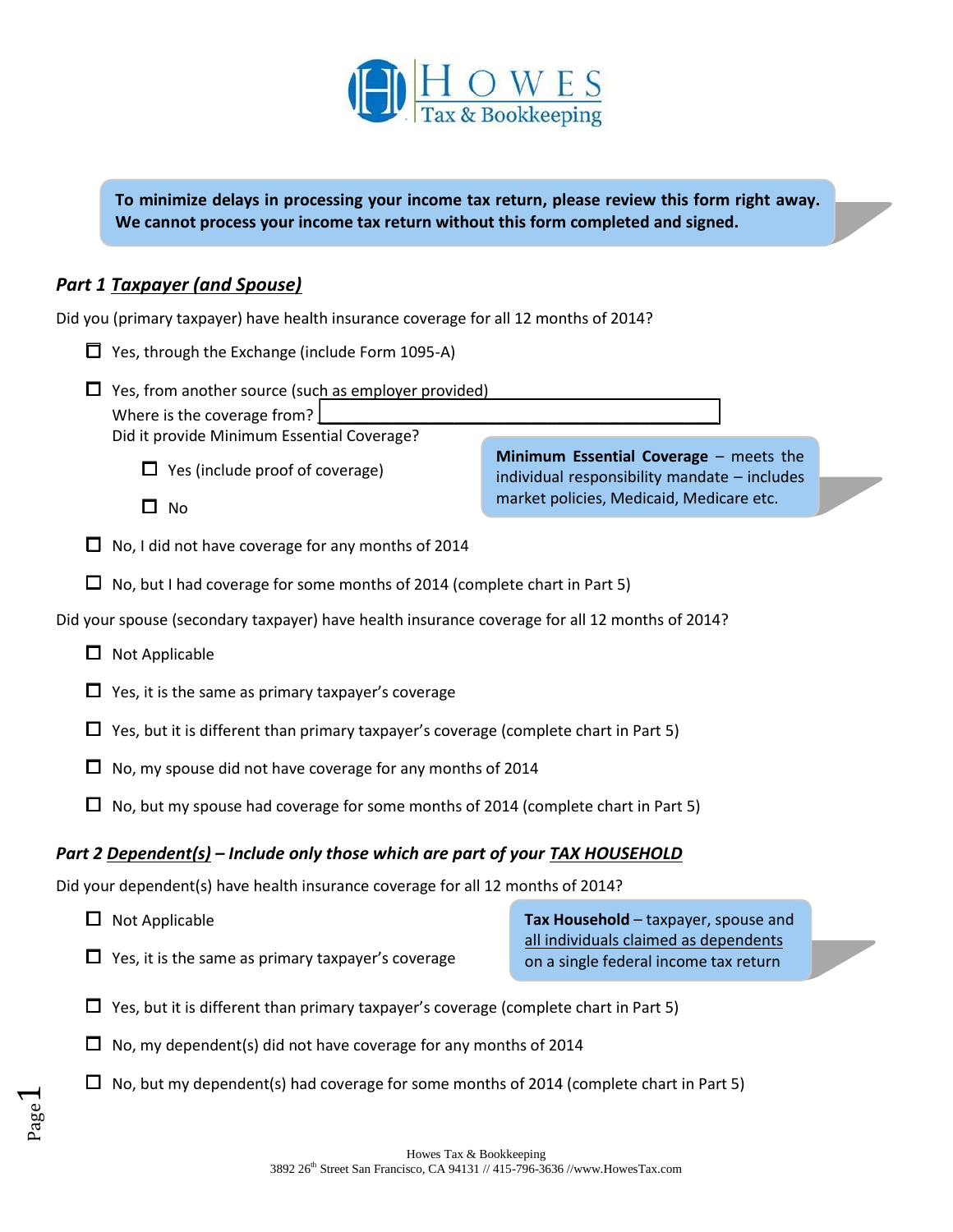

**Individual Shared Responsibility Payment** – individuals must maintain Minimum Essential Coverage for all members of the tax household or make a payment with their federal income tax

### *Part 3 Exemptions from the Individual Shared Responsibility Payment (do not complete if ALL members of your tax household had Minimum Essential Coverage for ALL 12 months of 2014)*

|                                                                                                                                                           | Part of a recognized religious sect (include proof)                                          |  |                                                                                                                 |  |  |  |  |
|-----------------------------------------------------------------------------------------------------------------------------------------------------------|----------------------------------------------------------------------------------------------|--|-----------------------------------------------------------------------------------------------------------------|--|--|--|--|
|                                                                                                                                                           | Part of a health sharing ministry (include proof)                                            |  |                                                                                                                 |  |  |  |  |
|                                                                                                                                                           | Illegal alien                                                                                |  | <b>Exemption</b> $-$ some individuals may not have to make the                                                  |  |  |  |  |
|                                                                                                                                                           | Incarcerated (include proof)                                                                 |  | Individual Shared Responsibility Payment - many<br>qualifying reasons require certificates to be applied for in |  |  |  |  |
|                                                                                                                                                           | Member of Indian Tribe (include proof)                                                       |  |                                                                                                                 |  |  |  |  |
|                                                                                                                                                           | <b>Hardship Exemption</b><br>Exemption Certificate Number                                    |  |                                                                                                                 |  |  |  |  |
| Part 4 <u>Premium Tax Credit</u> (do not complete if NO members of your tax household were covered through the<br><b>Exchange for any months of 2014)</b> |                                                                                              |  |                                                                                                                 |  |  |  |  |
| Are you (primary taxpayer) any of the following?                                                                                                          |                                                                                              |  |                                                                                                                 |  |  |  |  |
|                                                                                                                                                           | Married filing separate<br>Premium Tax Credit - tax credit to help make health coverage more |  |                                                                                                                 |  |  |  |  |
|                                                                                                                                                           | affordable - only applies if you purchase coverage through the Exchange<br>Incarcerated      |  |                                                                                                                 |  |  |  |  |
|                                                                                                                                                           | An illegal alien                                                                             |  |                                                                                                                 |  |  |  |  |
|                                                                                                                                                           | Eligible to be claimed as a dependent on someone else's return                               |  |                                                                                                                 |  |  |  |  |
| Were you eligible for (even if you did not receive) Medicare, Medicaid or other state or local health insurance program?                                  |                                                                                              |  |                                                                                                                 |  |  |  |  |
|                                                                                                                                                           | Yes                                                                                          |  |                                                                                                                 |  |  |  |  |
| $\mathsf{L}$                                                                                                                                              | No                                                                                           |  |                                                                                                                 |  |  |  |  |
| Did you purchase health insurance on the Exchange?                                                                                                        |                                                                                              |  |                                                                                                                 |  |  |  |  |
|                                                                                                                                                           | Yes                                                                                          |  |                                                                                                                 |  |  |  |  |

□ No

return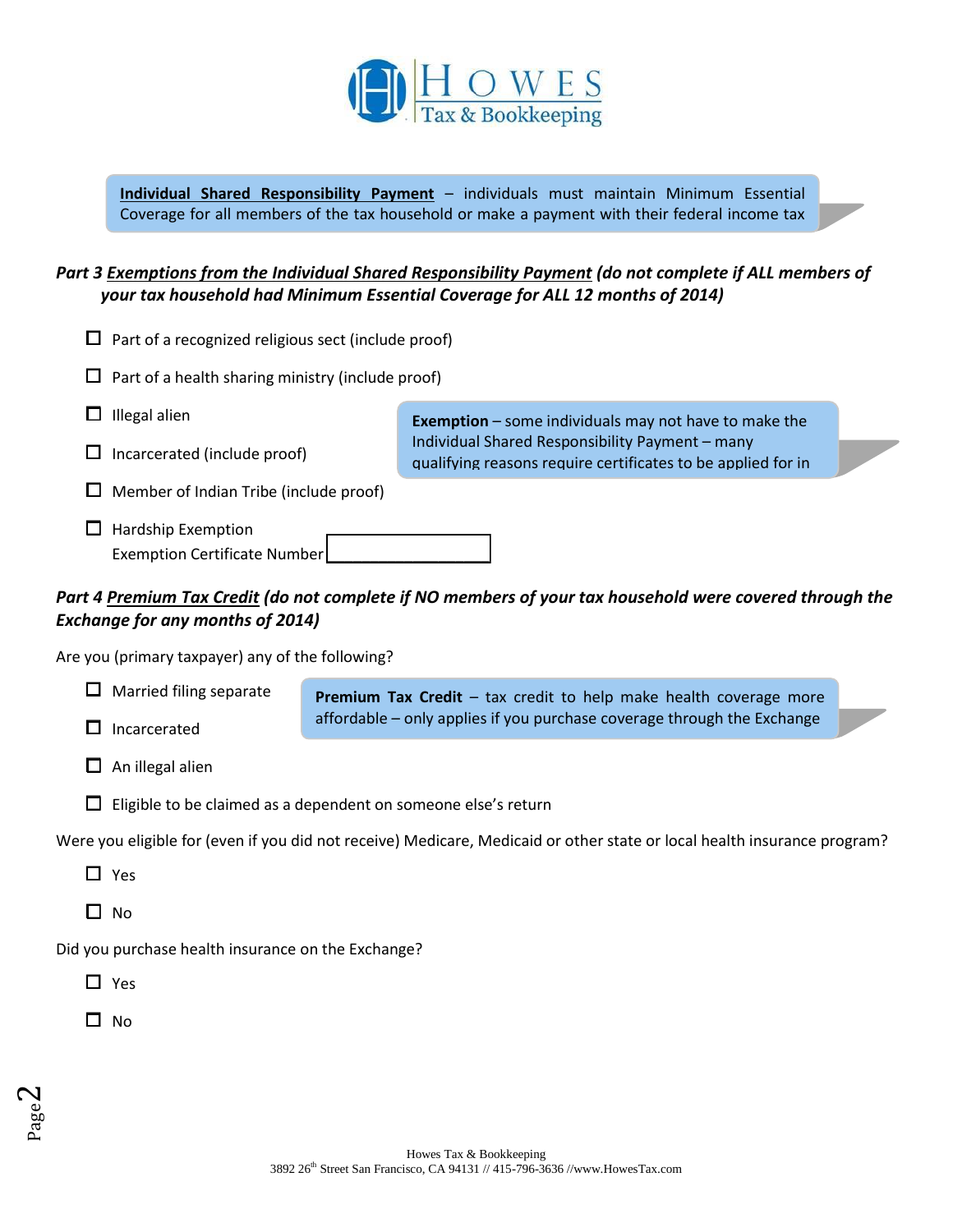

Were you eligible for (even if you did not receive) health care coverage through the taxpayer or spouse's employer?

| $\square$ Yes                                                                                                                                                                             |                                                                                                                                                                                   |  |  |  |  |  |  |  |
|-------------------------------------------------------------------------------------------------------------------------------------------------------------------------------------------|-----------------------------------------------------------------------------------------------------------------------------------------------------------------------------------|--|--|--|--|--|--|--|
| Yes, but it did not satisfy the Individual Shared Responsibility Mandate because it either did not provide<br>Minimum Essential Coverage or it was not deemed affordable for this purpose |                                                                                                                                                                                   |  |  |  |  |  |  |  |
| П<br><b>No</b>                                                                                                                                                                            | Affordable - individual's share of the premium for the lowest cost<br>self only plan is not greater than 9.5% of annual household income                                          |  |  |  |  |  |  |  |
| Did you receive an Advanced Premium Tax Credit?                                                                                                                                           |                                                                                                                                                                                   |  |  |  |  |  |  |  |
| $\Box$ Yes                                                                                                                                                                                | Advanced Premium Tax Credit is taken in the form of reduced                                                                                                                       |  |  |  |  |  |  |  |
| $\Box$<br><b>No</b>                                                                                                                                                                       | monthly premiums and reconciled on the federal tax return, the<br>taxpayer could be due an additional refundable credit amount, or<br>could have to repay excess advance payments |  |  |  |  |  |  |  |
| Do any of these special situations apply?                                                                                                                                                 |                                                                                                                                                                                   |  |  |  |  |  |  |  |
|                                                                                                                                                                                           | Adult nondependent children are part of my health insurance plan                                                                                                                  |  |  |  |  |  |  |  |
| ப                                                                                                                                                                                         | There was a change in marital status this year                                                                                                                                    |  |  |  |  |  |  |  |
|                                                                                                                                                                                           | A dependent in my tax household can be claimed as an exemption on another taxpayer's tax return                                                                                   |  |  |  |  |  |  |  |
| $\Box$                                                                                                                                                                                    | My health insurance policy covers individuals in two or more tax households                                                                                                       |  |  |  |  |  |  |  |
| Do any dependents in your tax household have income?                                                                                                                                      |                                                                                                                                                                                   |  |  |  |  |  |  |  |
| $\Box$ No                                                                                                                                                                                 |                                                                                                                                                                                   |  |  |  |  |  |  |  |
| Yes (Certain income for dependents must be included in the calculation for Premium Tax Credit, we MUST<br>review this income before we can proceed)                                       |                                                                                                                                                                                   |  |  |  |  |  |  |  |
|                                                                                                                                                                                           | $\Box$ My dependent does not typically have to file a return (I can review the 2014 tax documents to be sure)                                                                     |  |  |  |  |  |  |  |
| ப                                                                                                                                                                                         | My dependent has already filed a return (I need to review a copy of the filed return for 2014)                                                                                    |  |  |  |  |  |  |  |
| ப                                                                                                                                                                                         | My dependent needs to file a return (I can prepare this return, or if your dependent prefers to file<br>elsewhere we can review and return the tax documents for 2014)            |  |  |  |  |  |  |  |
|                                                                                                                                                                                           |                                                                                                                                                                                   |  |  |  |  |  |  |  |